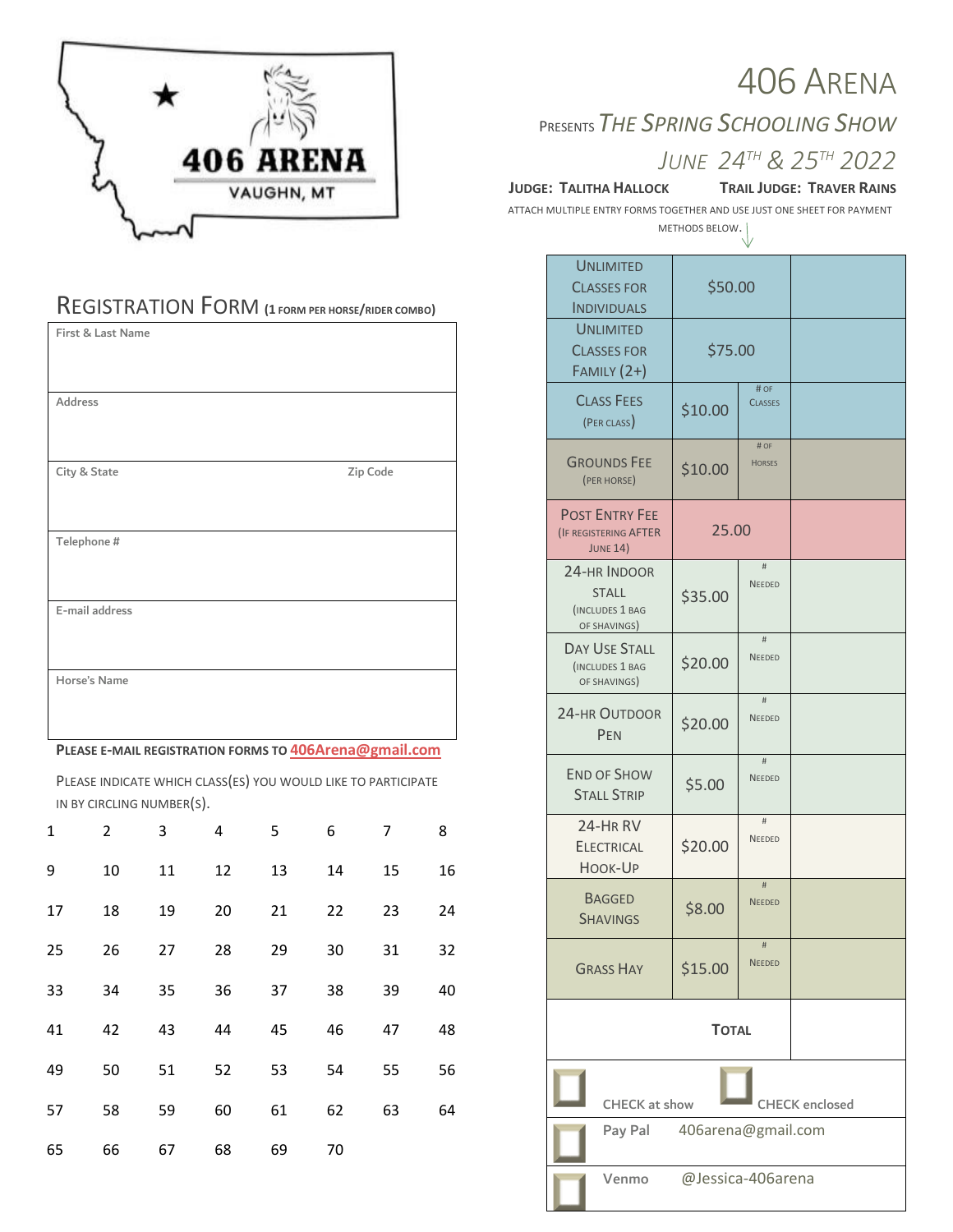#### Large Arena: June 24th Friday Afternoon START 4:00 PM

- 1. ENGLISH HORSEMANSHIP OVER FENCES: YOUTH
- 2. ENGLISH HORSEMANSHIP OVER FENCES: ADULT
- 3. GROUND POLE HUNTERS
- 4. 12" HUNTER OVER FENCES: OPEN
- 5. 15" HUNTER OVER FENCES OPEN
- 6. 18" OPTIMUM TIME JUMPERS: OPEN
- 7. 18" HUNTER OVER FENCES: YOUTH
- 8. 18" HUNTER OVER FENCES: ADULT
- 9. 2' HUNTER OVER FENCES: YOUTH
- 10. 2' HUNTER OVER FENCES: ADULT
- 11. 2' OPTIMUM TIME JUMPERS: OPEN
- 12. 2'3"HUNTER OVER FENCES: OPEN
- 13. 2'3" OPTIMUM TIME JUMPERS: OPEN
- 14. 2'6" SPEED AND FAULTS JUMPERS: OPEN
- 15. 2'9" SPEED AND FAULTS JUMPERS: OPEN
- 16. 3 BAR YOUTH: OPEN
- 17. 6 BAR ADULT: OPEN

#### **LARGE ARENA: JUNE 25 TH: SATURDAY MORNING \*\*DRESSAGE TESTS START AT 8AM**

18. ENGLISH- USDF 2019 INTRO LEVEL TEST A (W/T) 19. ENGLISH- USDF 2019 INTRO LEVEL TEST B (W/T) 20. ENGLISH- USEF 2019 TRAINING LEVEL TEST 1 (W/T/C) 21. ENGLISH- USEF 2019 TRAINING LEVEL TEST 2 (W/T/C) 22. WESTERN- WDAA 2022 INTRO LEVEL TEST 2 (W/T) 23. WESTERN- WDAA 2022 BASIC LEVEL TEST 1 (W/T/L) \*\* 2 tests max allowed per rider. Limited space. First come/first reserved.

#### **LARGE ARENA: JUNE 25THTH: SATURDAY AFTERNOON RAIL CLASSES START AT 1:00PM**

- 24. SHOWMANSHIP: YOUNG HORSE (2 YEARS & YOUNGER)
- 25. WALK/TROT BAREBACK RIDING: YOUTH
- 26. WALK/TROT BAREBACK RIDING: ADULT
- 27. WALK/TROT/CANTER(LOPE) BAREBACK RIDING: AGES 12-17
- 28. WALK/TROT/CANTER(LOPE) BAREBACK RIDING: ADULT
- 29. WALK/TROT RIDING: PEEWEE
- 30. WALK/TROT HORSEMANSHIP: PEEWEE
- 31. WALK/TROT ENGLISH EQUITATION: YOUTH
- 32. WALK/TROT ENGLISH EQUITATION: ADULT
- 33. WALK/TROT/CANTER ENGLISH EQUITATION: AGES 12 & UNDER
- 34. WALK/TROT/CANTER ENGLISH EQUITATION: AGES 13-17
- 35. WALK/TROT/CANTER ENGLISH EQUITATION: ADULT
- 36. WALK/TROT ENGLISH RIDING: YOUTH
- 37. WALK/TROT ENGLISH RIDING: ROOKIE
- 38. WALK/TROT ENGLISH RIDING: COLT
- 39. WALK/TROT/CANTER ENGLISH RIDING: 12 & UNDER
- 40. WALK/TROT/CANTER ENGLISH PLEASURE: 13-17
- 41. WALK/TROT/CANTER ENGLISH PLEASURE: ADULT
- 42. WALK/TROT/CANTER ENGLISH RIDING: ROOKIE 43. WALK/TROT/CANTER ENGLISH RIDING: COLT 44. WALK/TROT VERSATILITY: OPEN 45. WALK/TROT/CANTER(LOPE) VERSATILITY: YOUTH 46. WALK/TROT/CANTER(LOPE) VERSATILITY: ADULT 47. WALK/TROT WESTERN EQUITATION: YOUTH 48. WALK/TROT WESTERN EQUITATION: ADULT 49. WALK/TROT/LOPE WESTERN EQUITATION: 12 & UNDER 50. WALK/TROT/LOPE WESTERN EQUITATION: 13-17 51. WALK/TROT/LOPE WESTERN EQUITATION: ADULT 52. WALK/TROT WESTERN RANCH RIDING: YOUTH 53. WALK/TROT WESTERN RANCH RIDING: ROOKIE 54. WALK/TROT WESTERN RANCH RIDING: COLT 55. WALK/TROT/LOPE WESTERN RANCH RIDING: 12 & UNDER 56. WALK/TROT/LOPE WESTERN RANCH RIDING: 13-17 57. WALK/TROT/LOPE WESTERN RANCH RIDING: ADULT
- 58. WALK/TROT/LOPE WESTERN RANCH RIDING: ROOKIE 59. WALK/TROT/LOPE WESTERN RANCH RIDING: COLT
- 

#### MEDIUM ARENA: JUNE 25TH 10AM

- 60. WORKING EQUITATION INTRO: AGES 12 & UNDER
- 61. WORKING EQUITATION INTRO: AGES 13-17
- 62. WORKING EQUITATION INTRO: ADULT
- 63. WORKING EQUITATION INTRO: ROOKIE
- 64. WORKING EQUITATION INTRO: COLT

#### MEDIUM ARENA: JUNE 25TH SOMETIME AFTER NOON

65. TRAIL CLASS: AGES 12 & UNDER 66. TRAIL CLASS: AGES 13-17 67. TRAIL CLASS: ADULT 68. TRAIL CLASS: ROOKIE 69. TRAIL CLASS: COLT 70. TRAIL CLASS: HORSE IN HAND

**YOUTH:** *Ages 17 & Under* **ADULT:** *Ages 18 & Over*

#### **\*\*SHOW OFFICE OPENS 1-HR PRIOR TO 1 ST CLASS\*\***

**PEEWEE:** *Participant can be leadline or under supervision-- Meaning able to ride independently with capable helper staying within arm's length in case assistant is needed and for safety reasons with interaction of other riders. PeeWee Pleasure will be run as a rail class with commands from the judge. Horsemanship will be a simple pattern.*

**ROOKIE CLASSES:** *These classes are for horse OR rider with 2 years or less show experience. If horse is entered in rookie classes, they are still eligible to compete in other classes in the same division, except for trail. If both horse and rider have previous show experience (even if it was with a different horse/rider combo) they do not qualify for Rookie classes.*